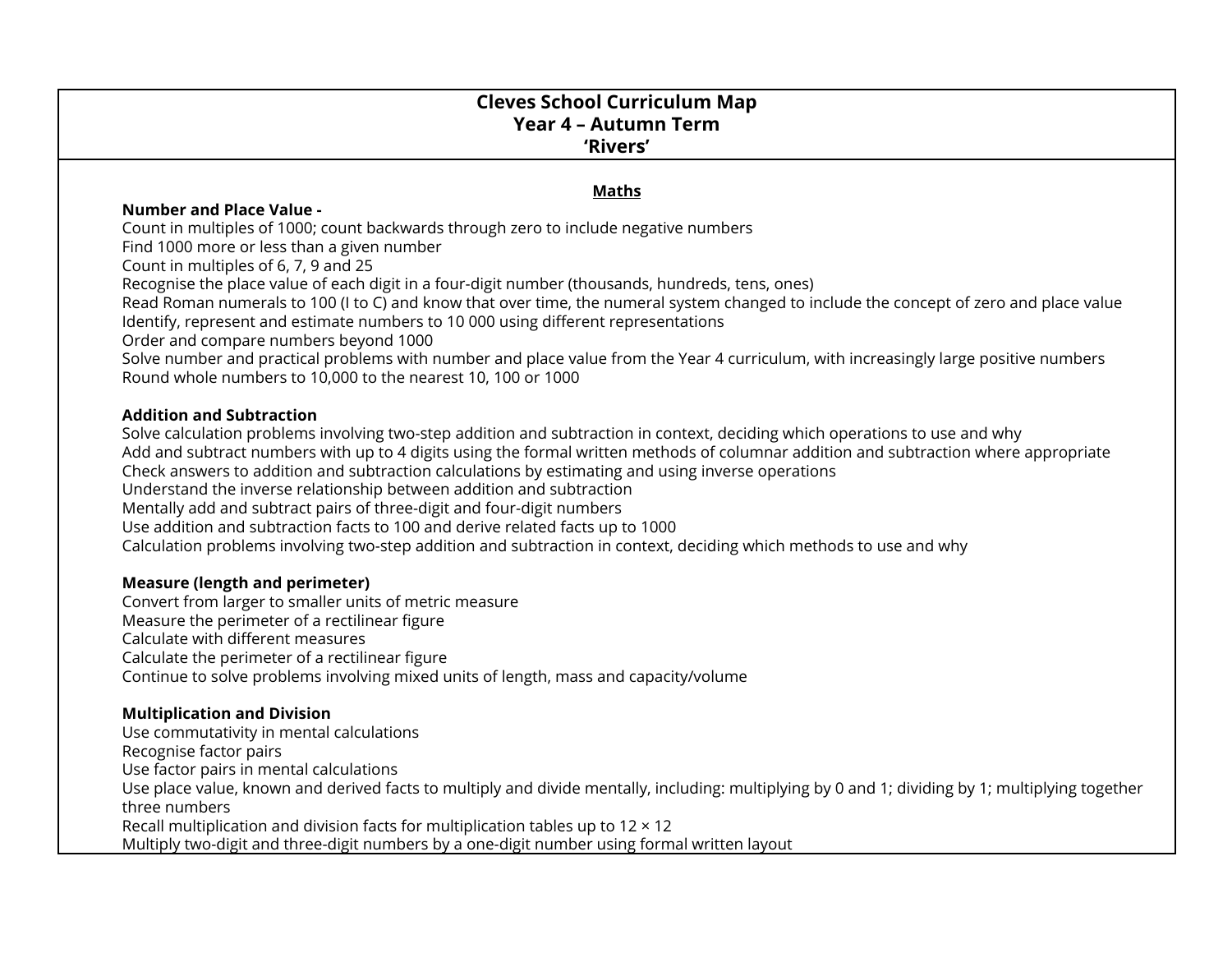| Use the distributive law to multiply two digit numbers by one digit<br>Check answers to multiplication and division calculations using rounding<br>Solve problems involving multiplying and adding, including integer scaling                                                                                       |
|---------------------------------------------------------------------------------------------------------------------------------------------------------------------------------------------------------------------------------------------------------------------------------------------------------------------|
| Measure (area)<br>Convert from larger to smaller units of metric measure<br>Measure the perimeter of a rectilinear figure<br>Calculate with different measures<br>Find the area of rectilinear shapes by counting squares and relate it to multiplication arrays<br>Calculate the perimeter of a rectilinear figure |
| <b>Geometry (properties of angles)</b><br>Identify acute and obtuse angles<br>Compare and order angles up to two right angles by size<br>Continue to identify types of angles and to reason about their sizes                                                                                                       |
| <b>Literacy</b>                                                                                                                                                                                                                                                                                                     |
| Character description, linked to India.<br>The children create a character profile about Grandpa Chatterji, Jamila Gavin                                                                                                                                                                                            |
| Playscripts, linked to India.<br>The children create a play script about Grandpa Chatterji, Jamila Gavin                                                                                                                                                                                                            |
| Stories from other cultures, linked to India.<br>The children will focus on the skills of creative writing including<br>planning and up-leveling through writing a narrative story ending for Paradise Carpet, Jamila Gavin.                                                                                        |
| Persuasive Writing linked to Send My Friend To School<br>We examine the features and the children write their own persuasive letter.                                                                                                                                                                                |
| Non-Chronological Report linked to Rivers<br>The children create a report on the features of a river, comparing both the River Ganges and the River Thames.                                                                                                                                                         |
| <b>Creative/ Descriptive</b><br>Through drama, the children will create a descriptive text combining action and dialogue.                                                                                                                                                                                           |
| <b>Spelling, Punctuation and Grammar (PaG)</b><br>Children will have two punctuation/grammar lessons per week which will be linked to the current literacy unit. They will also have three<br>spelling sessions spread across the week.                                                                             |
|                                                                                                                                                                                                                                                                                                                     |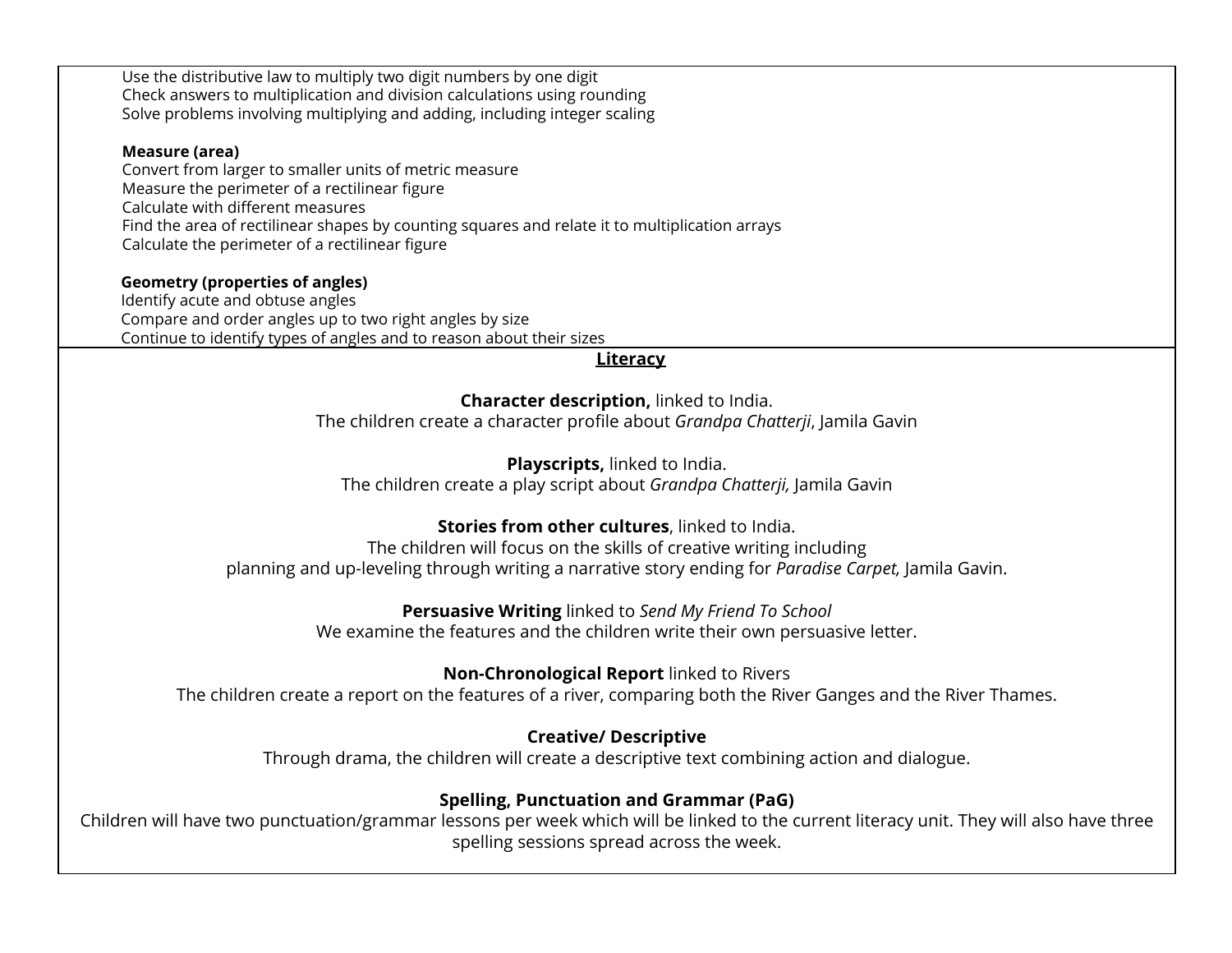# **Guided Reading**

The children will continue to participate in 5 guided reading sessions, per week, where they complete a carousel of activities. The children share a book in their differentiated groups, which they read as a group to the class teacher.

| <b>Computing</b>                                                                                                                                                                                                                                                                                                                                                                                                                                                                                                                                                                                                                                                                                                                                                                  | <b>Science</b>                                                                                                                                                                                                                                                                                                                                                                                                                                                                                                                                                                                                                                                                                                                                                                                                                    |
|-----------------------------------------------------------------------------------------------------------------------------------------------------------------------------------------------------------------------------------------------------------------------------------------------------------------------------------------------------------------------------------------------------------------------------------------------------------------------------------------------------------------------------------------------------------------------------------------------------------------------------------------------------------------------------------------------------------------------------------------------------------------------------------|-----------------------------------------------------------------------------------------------------------------------------------------------------------------------------------------------------------------------------------------------------------------------------------------------------------------------------------------------------------------------------------------------------------------------------------------------------------------------------------------------------------------------------------------------------------------------------------------------------------------------------------------------------------------------------------------------------------------------------------------------------------------------------------------------------------------------------------|
| <b>Computing Skills - Google Drive</b><br>Safe and appropriate use of Google accounts<br>Understand the importance of communicating safely<br>online, and the need for keeping personal information<br>private<br>Understand how to choose a secure password and the<br>$\bullet$<br>importance of keeping passwords private<br>Use appropriate behaviour online using Google accounts;<br>Know and use correct and safe handling of school<br>hardware                                                                                                                                                                                                                                                                                                                           | <b>States of matter</b><br>Compare and group materials together, according to whether<br>they are solids, liquids or gases<br>Observe that some materials change state when they are<br>heated or cooled, and measure or research the temperature at<br>which this happens in degrees Celsius<br>Identify the part played by evaporation and condensation in the<br>water cycle and associate the rate of evaporation with<br>temperature.                                                                                                                                                                                                                                                                                                                                                                                        |
| <b>Digital Citizenship</b><br>Identify a range of ways to report concerns about content<br>and contact.<br><b>Research Skills</b><br>Understand the importance of using specific terms so my<br>$\bullet$<br>internet searches are efficient<br>Have a basic understanding how internet search engines<br>work;<br>Understand that there are many different search engines<br>$\bullet$<br>which work in different ways and that this will affect the<br>search results I receive;<br><b>Computer Programming (coding) - We are musicians</b><br>Write more complex algorithms which include repetition<br>(e.g.forever loops);<br>Use logical reasoning to predict what computer programs<br>$\bullet$<br>are going to do;<br>Write computer programs that use selection (ifthen | <b>Keeping Healthy</b><br>We will be developing the children's scientific skills of planning,<br>carrying out and interpreting scientific investigations.<br>Recognise the impact of diet, exercise, drugs and lifestyle on<br>the way their bodies function.<br>Identifying that animals, including humans, need the right types<br>and amounts of nutrition, and that they cannot make their own<br>food, they get nutrition from what they eat.<br>Identifying the types of teeth in humans and their simple<br>functions.<br>Describe the simple functions of the basic parts of the digestive<br>system in humans<br>Describe the ways in which nutrients and water are transported<br>within animals, including humans.<br>Recognise the impact of diet, exercise, drugs and lifestyle on<br>the way their bodies function. |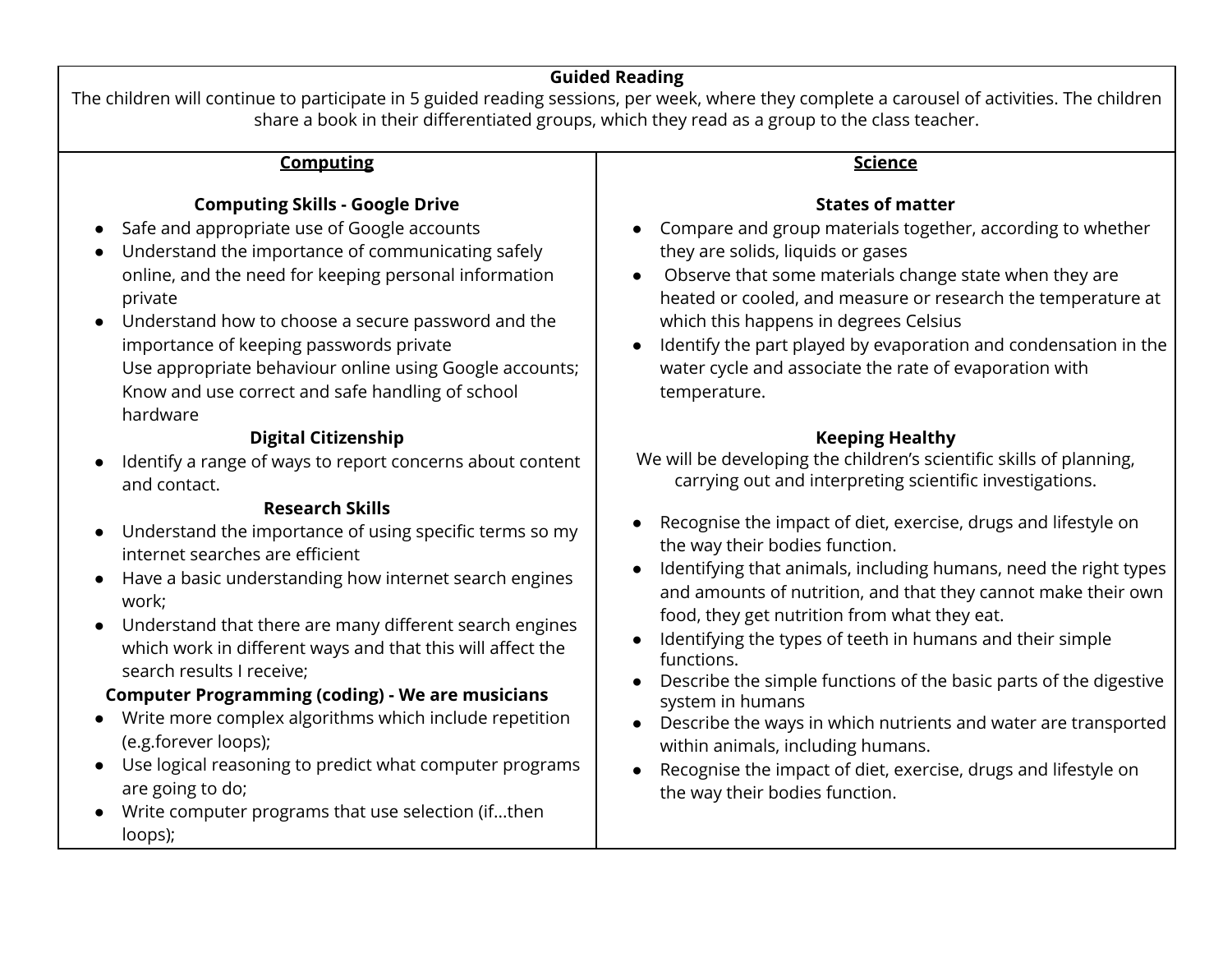| Understand that digital content is owned by individuals or                                                                                                                                                                                                                                                                                                                                                                                                            |                                                                                                                                                                                                                                                                                                                                                                                                                                                                                                                                                         |                                                                                                                                                                                                                                                                                                                                                                                                                                                                                                                                                                                                                                                                                                                                                                                                  |
|-----------------------------------------------------------------------------------------------------------------------------------------------------------------------------------------------------------------------------------------------------------------------------------------------------------------------------------------------------------------------------------------------------------------------------------------------------------------------|---------------------------------------------------------------------------------------------------------------------------------------------------------------------------------------------------------------------------------------------------------------------------------------------------------------------------------------------------------------------------------------------------------------------------------------------------------------------------------------------------------------------------------------------------------|--------------------------------------------------------------------------------------------------------------------------------------------------------------------------------------------------------------------------------------------------------------------------------------------------------------------------------------------------------------------------------------------------------------------------------------------------------------------------------------------------------------------------------------------------------------------------------------------------------------------------------------------------------------------------------------------------------------------------------------------------------------------------------------------------|
| companies and can generally only be used with<br>permission.                                                                                                                                                                                                                                                                                                                                                                                                          |                                                                                                                                                                                                                                                                                                                                                                                                                                                                                                                                                         |                                                                                                                                                                                                                                                                                                                                                                                                                                                                                                                                                                                                                                                                                                                                                                                                  |
| <b>PSHE</b>                                                                                                                                                                                                                                                                                                                                                                                                                                                           | Geography                                                                                                                                                                                                                                                                                                                                                                                                                                                                                                                                               | <b>Music</b>                                                                                                                                                                                                                                                                                                                                                                                                                                                                                                                                                                                                                                                                                                                                                                                     |
| <b>Relationships</b><br>Positive friendships, including<br>online.<br>Responding to hurtful behaviour;<br>managing confidentiality;<br>recognising risks online.<br>Respecting differences and<br>similarities; discussing differences<br>sensitively.                                                                                                                                                                                                                | <b>Rivers</b><br>To know the journey of a river from<br>source to mouth<br>To understand the effects and<br>causes of flooding<br>To locate major rivers in the Uk,<br>$\bullet$<br>their surrounding landscapes and<br>characteristics<br>To understand 6 figure grid<br>references on an Ordnance Survey<br>Map<br>To carry out a field study and make<br>sketches of the physical and human<br>features of the River Thames<br>To know the course of the River<br>Ganges, from source to mouth,<br>including the countries through<br>which it flows | Around the World: Exploring the pentatonic<br>scale · Playing leaps · Reading graphic notation<br>• Developing listening skills • Describing music<br>using musical and non-musical terms •<br>Composing and notating pentatonic melodies •<br>Playing a pentatonic song with leaps •<br>Combining tuned, untuned percussion and<br>singing.<br>Time: • Identifying the metre of a new song •<br>Singing in three independent parts • Playing<br>and singing repeated patterns (ostinati) from<br>notation Identifying metre in a piece of music •<br>Understanding syncopation and using off-beat<br>rhythms in improvisation • Combining<br>independent parts in more than one metre •<br>Identifying how a well-known story has been<br>told in music · Creating music which tells a<br>story |
| Art<br><b>Investigating Expressionism</b><br>Understand the key features of the<br>$\bullet$<br>expressionism period<br>Recognise 4 main artists from this<br>period and their artwork - Mondrian,<br>Kandinsky, Matisse and Pollock<br>To be able to answer questions about<br>Composition V by Kandinsky 1911<br>To create a design inspired by<br>$\bullet$<br>expressionism and print it onto fabric.<br>To create a repeated pattern and print<br>it onto fabric | <b>PE/Dance and Games</b><br>Games<br>Based on the 'Real PE' scheme of<br>work.<br>PE<br>Sportshall athletics<br>Gymnastics - Body shape                                                                                                                                                                                                                                                                                                                                                                                                                | <b>Design Technology</b><br>Create a reusable canvas bag using printed<br>fabric.<br>Design products that are functional and<br>designed for purpose<br>Join fabrics using a wider range of<br>stitches. e.g. Back stitch, chain stitch.<br>Choose the most appropriate joining<br>technique to add a decoration to a piece<br>of fabric<br>Use given sewing patterns or printing<br>blocks to add detail to designs.                                                                                                                                                                                                                                                                                                                                                                            |